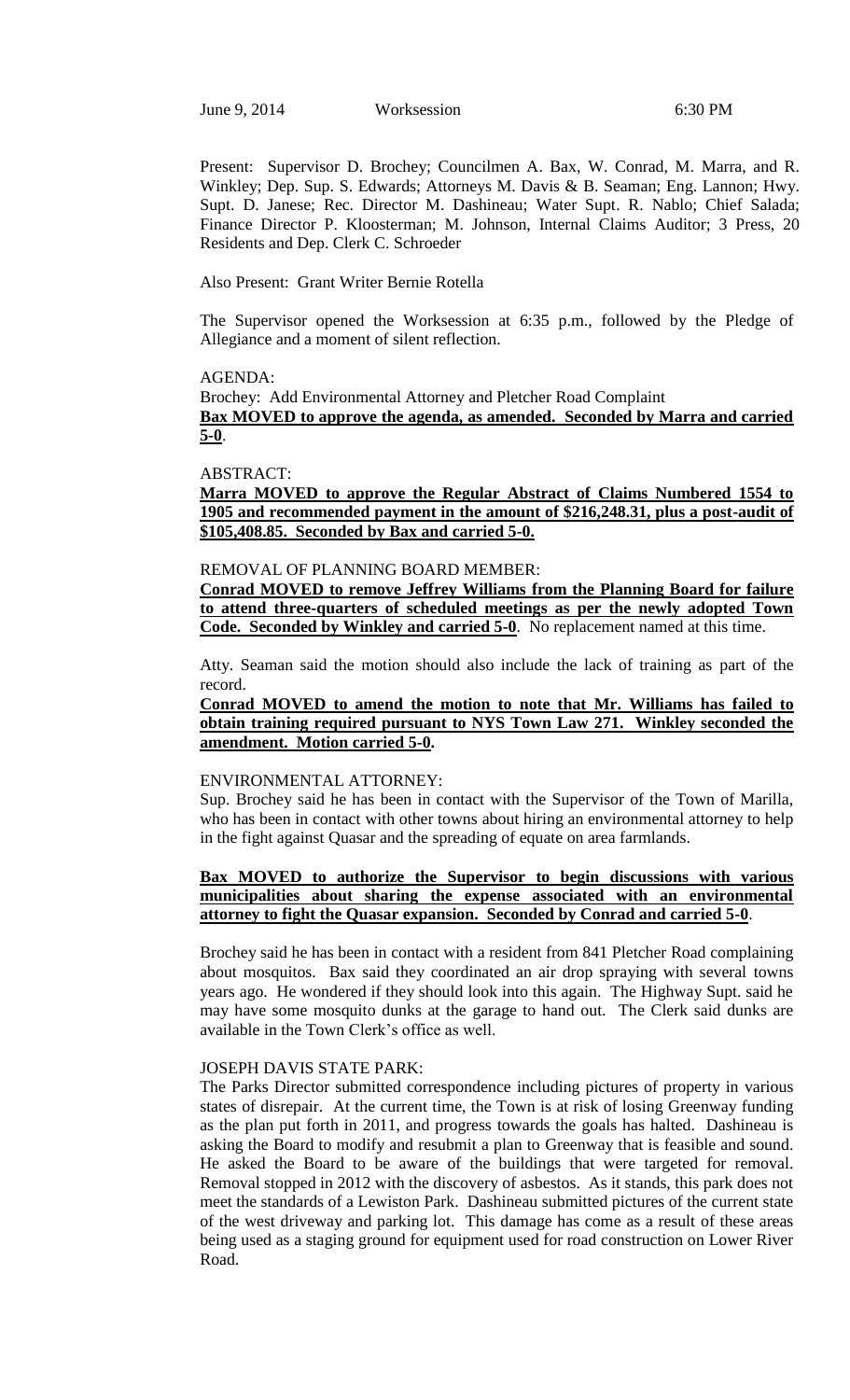The Highway Supt. said Niagara County was given permission to use the parking lot. Niagara County has agreed to the repairs. He believes they will take care of it soon. Janese said he will see to it that they return it to the condition that it was in. He will help them upgrade some of the entrance roads thru shared services.

Kloosterman said he wanted to put another issue out there about Joe Davis Park; how to move forward. What is going on with the Greenway and are we going to change up our plan with them? Right now, it is sitting stagnate. They probably want to see some movement. There is an asbestos issue out there that we have to take care of with those buildings as part of the remediation.

Bax: Those buildings with the asbestos were in disrepair before we took possession of the park. I would make a motion to authorize the Supervisor to reach out to State Parks to see if there is something they can do. I don't think we should be responsible for remediating the State's asbestos problems. We need to reach out to State Parks to find out how they want us to help them in their remediation of their property.

# **Bax MOVED to authorize the Supervisor to make that contact in conjunction with consultation with the Town Attorneys. Seconded by Conrad and carried 5-0**.

## LEWISTON FAMILY ICE RINK:

The Recreation Director said the Ice Rink has approximately \$65,000 remaining in its budget. These funds are awarded through Greenway, and reflect savings in the budget over the last two years. This money mainly comes from:

\* Energy savings after the installation of electric and the removal of diesel powered generators.

\* A more efficient tent and rink design.

- \* More efficient and experienced staffing and operations.
- \* Solid planning to eliminate rented features of the rink.
- \* Savings from planned events that were then partnered with sponsors.

Money is also available in H-49 - Ice Rink Revenue (\$70,000). This money comes from \* the daily operation of the rink (skate rentals, concessions)

- \* Rink Rentals (i.e. Birthday Parties)
- \* Rink Advertisements

As originally planned, the Town decided to lease this rink for five years at \$89,500 per year, with an additional buyout or renewal at the end of the fifth year. As it stands, we have met our financial goals two years earlier than expected.

At this time, the Director is asking for a motion to release all remaining funds in H44 to buy out the remaining two years of the Lease Agreement with Ice Rinks 2 Go. With this approval, the Town will have to modify and resubmit a new plan to the Greenway for operation and continued upgrades to the rink. They do not expect these costs to come near the previous operating budget of \$156,000 per year.

Kloosterman said there is funding available in the two accounts for the Ice Rink to do what the Director wants to do. However, he did not have the exact figures in front of him that moment. He asked if this is something that can wait until the next meeting so he can provide the exact numbers. Dashineau said that was okay.

### CREDIT CARD PROGRAM:

The Finance Director said the Town has credit cards issued thru Key Bank. Currently there are four cards; one each issued to the Finance Department, Clerk's office, Police Dept., and Senior Center.

Kloosterman said he is seeking authorization from the Town Board to continue with the Key Bank Credit Card program. He is asking for a resolution to continue the program and authorize the Supervisor to sign the Officer's Certification. Kloosterman said he would like to cancel the Finance Director's card and increase the Clerk's Office to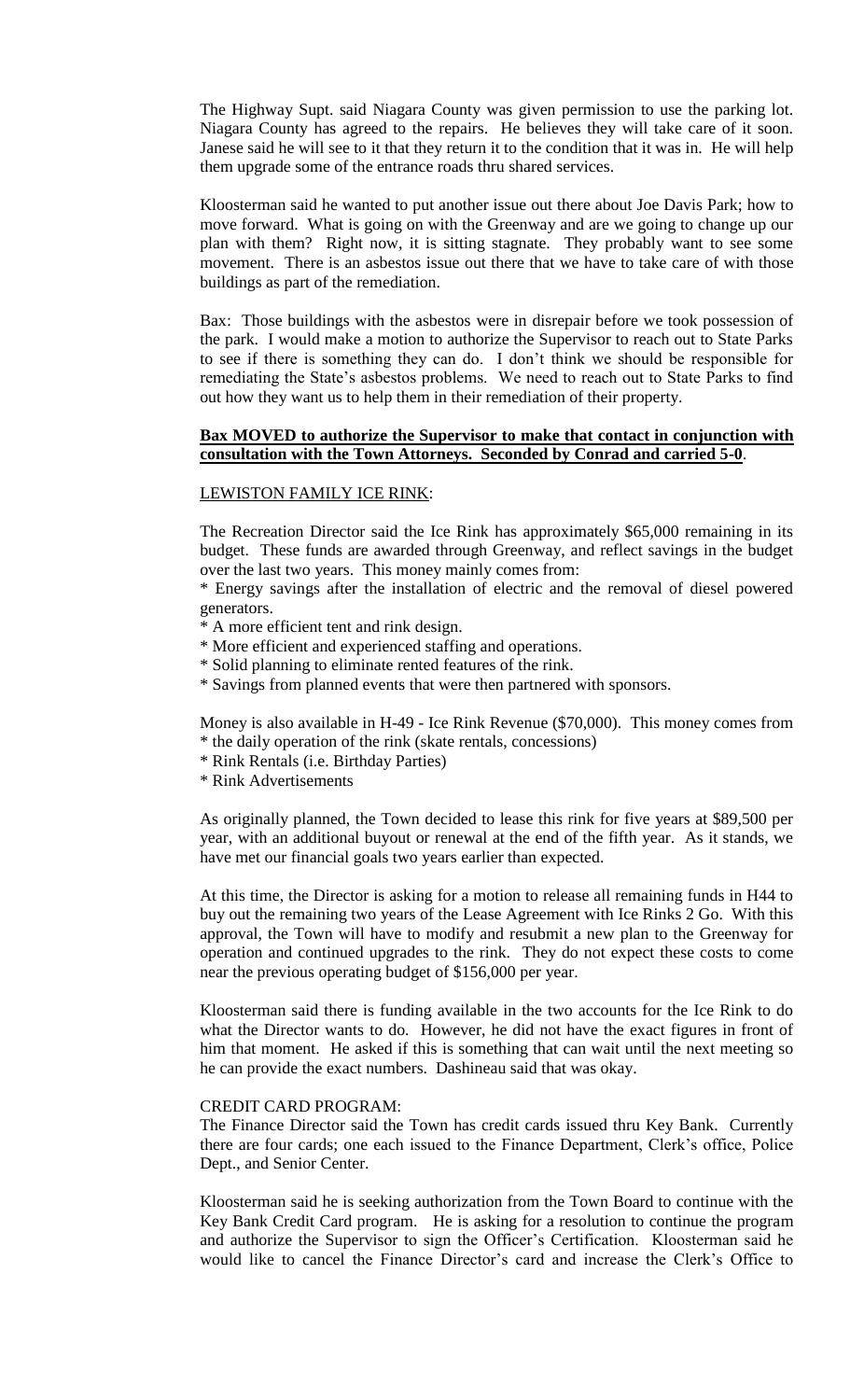\$10,000. Also a card would be issued to the Senior Director (\$2,000 limit), Police (\$2,000) and Highway Supt. (\$2,000).

Kloosterman said this would provide for better checks and balances. He would review the statements and purchases on a monthly basis before they are paid.

Atty. Davis said he would put together a credit card policy and have the Finance Director review for any additions before presenting to the Town Board for approval.

Kloosterman asked for a resolution for a \$16,000 credit card limit thru Key Bank. **Winkley MOVED to approve. Seconded by Bax and carried 5-0**.

HYDRO POWER – NYPA: Brochey said he would like to table this. **This was in a form of a motion, Seconded by Bax and carried 5-0**.

#### WATER DEPARTMENT PERSONNEL:

The Supervisor read a letter from Robert Nablo, Water Department:

Darryl May is retiring on July 11 after 23 ½ years of dedication to the Town of Lewiston, as Water Dept. mechanic and has always been "the go to guy" for every manager and superintendent that he has worked for. His knowledge and ingenuity has been a blessing and he will truly be missed.

The past several years I had included a letter with my Budget proposal to hire an individual to train that would eventually take the place of older employees as they begin retiring. It takes many years to accumulate the knowledge of an older employee. That wish has never been granted and now with Darryl retiring, I must ask the Board to think of the future and hire two new employees.

Jeff Dell and Brett Hurtgam have been working for in the Water Department the last several seasons and they would be my suggestion to fulfill my request. They both possess an excellent work ethic, are fast learners, ambitious, always on time and they are also not just my recommendation but are the choice of the present employees.

Nablo said he would like to hire somebody to train for the future. Right now he is looking to hire someone to replace Mr. May.

Bax said he does not have any objection to hiring someone to fill the position. Mr. Nablo's recommendation goes a long way. This is something as we have been trying to address; having the young blood there gaining the institutional knowledge from the individuals who are already here. It's a very important thing that we haven't had the luxury of doing. It's very unfortunate but your plea for help is well thought out and we acknowledge it. Do these gentlemen have resumes? Do you have a recommendation out of these two gentlemen?

Nablo: Jeff Dell.

# **Winkley MOVED to hire Jeff Dell to replace Darryl May at the time of his retirement, July 11, 2014, at the starting salary in accordance with the Water/Highway CBA schedule. Seconded by Conrad and carried 5-0**.

Brochey said he has been getting a lot of feedback from the public that the Town has three people doing finances. Brochey said he talked to Kloosterman about it. "Paul is very comfortable handling the whole scope himself with keeping Katelyn Allan parttime. We have kept Mike Johnson on for as long as we could. After a lengthy discussion, we thought we could do without Mike for now, unless something drastic comes up. We're looking at other ways to try and save money. This is just another small way to save several thousand dollars, roughly \$43,000/year.

Bax said this is something he has been hearing for the first time and should be addressed in executive session.

## **Bax MOVED to discuss Personnel (Finance Officer) in Executive Session. Seconded by Conrad and carried 5-0.**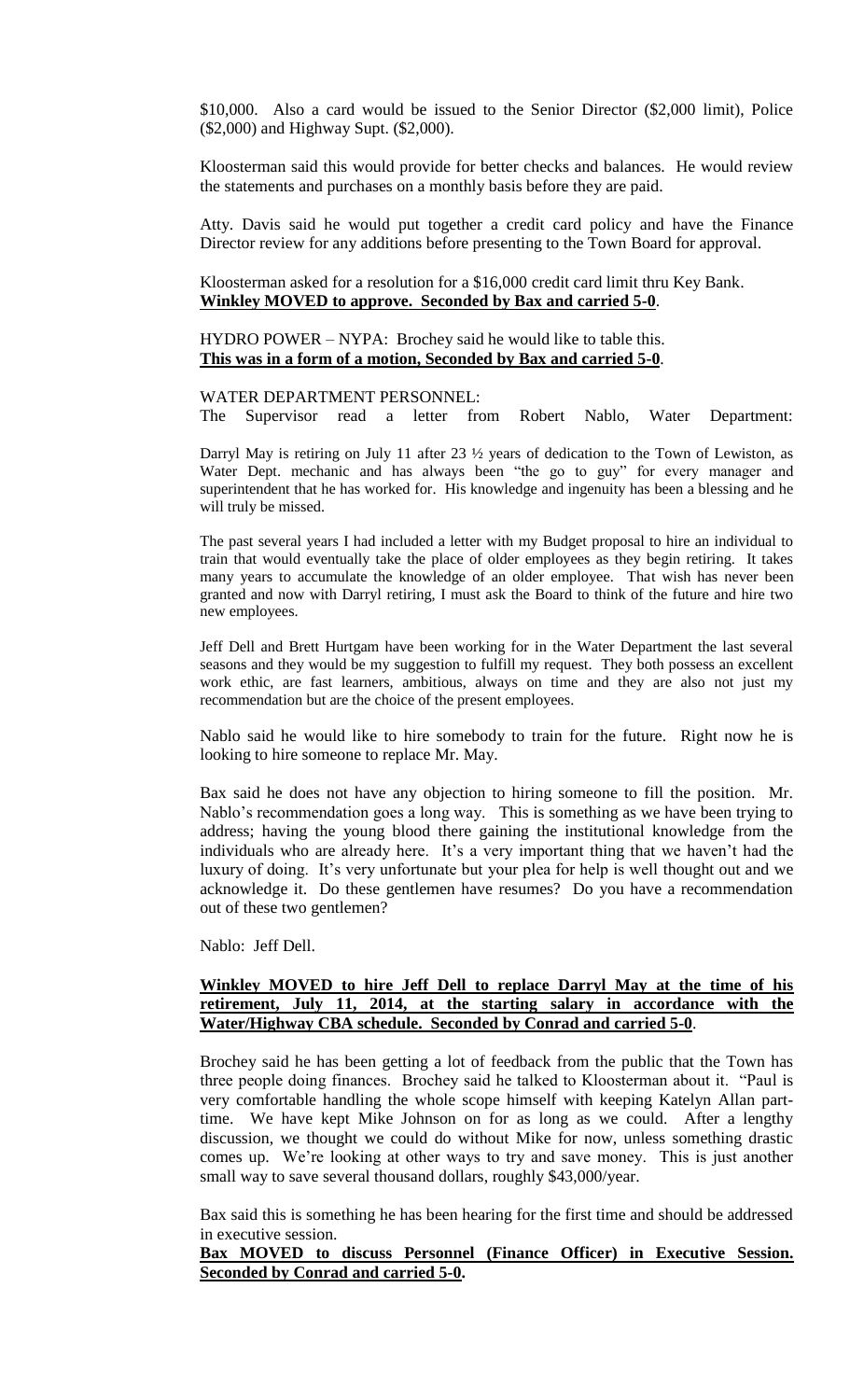### 284 AGREEMENT:

The Highway Supt. submitted a 284 Agreement for permanent improvement of Town of Lewiston Highways to spend the sum of \$338,000 for the following highways: Garlow Road, Northridge Drive, Bronson Drive and Marywood Drive. All additional funds to be used on any and all Town of Lewiston roads at the discretion of the Superintendent of Highways.

Bax said they can discuss this in executive session for consultation with Attorneys and then formalize it in regular session.

Also, Janese said he had spoken before about the large line that drains the upper side of the hill for Dickersonville Road. The pipe for the project will carry a 50-70 year lifespan. Typically, they only spend about \$5,000 - \$6,000 a year on pipe for the entire Town. Because of the scope of the project and the longevity involved he does not view it as a maintenance item but rather as a capital improvement. He asked the Board to entertain the idea of taking money from H-97 to pay for the pipe. It would be about \$14,000. Janese said it is a project that absolutely has to get done.

When asked, Kloosterman said there is money there but he doesn't have a handle on that account yet. This issue was tabled until the RTBM pending the Finance Director's report.

The Supervisor asked the Engineer to explain to the residents of Riverwalk where they are at as it pertains to the drainage.

Lannon said he is meeting with the Contractor the next morning at Joe Davis Park, on site, to review the Scope of work. He hopes to have a firm schedule from the contractor at that time. Lannon said he pressed the sense of urgency to him last week. They want to make sure the lawn area where they have to drive their big trucks is not real soft and wet from the spring. When the ground firms up, there will be minimized damage to the area. That is what we will find out tomorrow when we are there. That is the very first step to have it done. We will then bring the results of that videotape to State Parks for their review and approval and concurrence. After that, the final piece will be to install the drain line which is about 850-ft or so from the existing ponds north to the storm sewer.

## GRANT RESOLUTION:

The Grant Writer said he presented a resolution at the last meeting for funding in the amount of \$32,000 for water quality improvement projects to address SPDES Permit compliance items for the LWPCC. After we got into the application there was a second category that we qualified for which increased the grant amount. Rotella said they are now eligible for \$50,000 in grant money. The Town's contribution towards the cost of the project would be \$34,700, totaling \$84,700.

## **Bax MOVED the following Resolution, Seconded by Conrad**:

WHEREAS, the Town of Lewiston, after thorough consideration of the various aspects of the problem and review of available data, has hereby determined that certain work as described in its Wastewater Infrastructure Engineering Planning Grant Program application and attachments to address SPDES Permit compliance items for the Lewiston Water Pollution Control Center, herein called the "Project", is desirable, is in the public interest, and is required in order to implement the Project and address said compliance requirements; and

WHEREAS, the current estimate of cost for the Project is \$84,700, of which the Town of Lewiston will provide a required match not to exceed \$34,700; and

WHEREAS, the NYS Environmental Conservation Law (ECL) authorizes State assistance to municipalities for water quality improvement projects by means of a contract, and the Town of Lewiston deems it to be in the public interest and benefit under this law to enter into a contract therewith.

NOW, THEREFORE, BE IT RESOLVED BY the Lewiston Town Board, that:

1. Supervisor Dennis Brochey, or his representative of successor in office, is the representative authorized to act on behalf of the Lewiston town Board in all matters related to State assistance under ECL Articles 17, 51 and 56 and/or any applicable federal grant provisions.